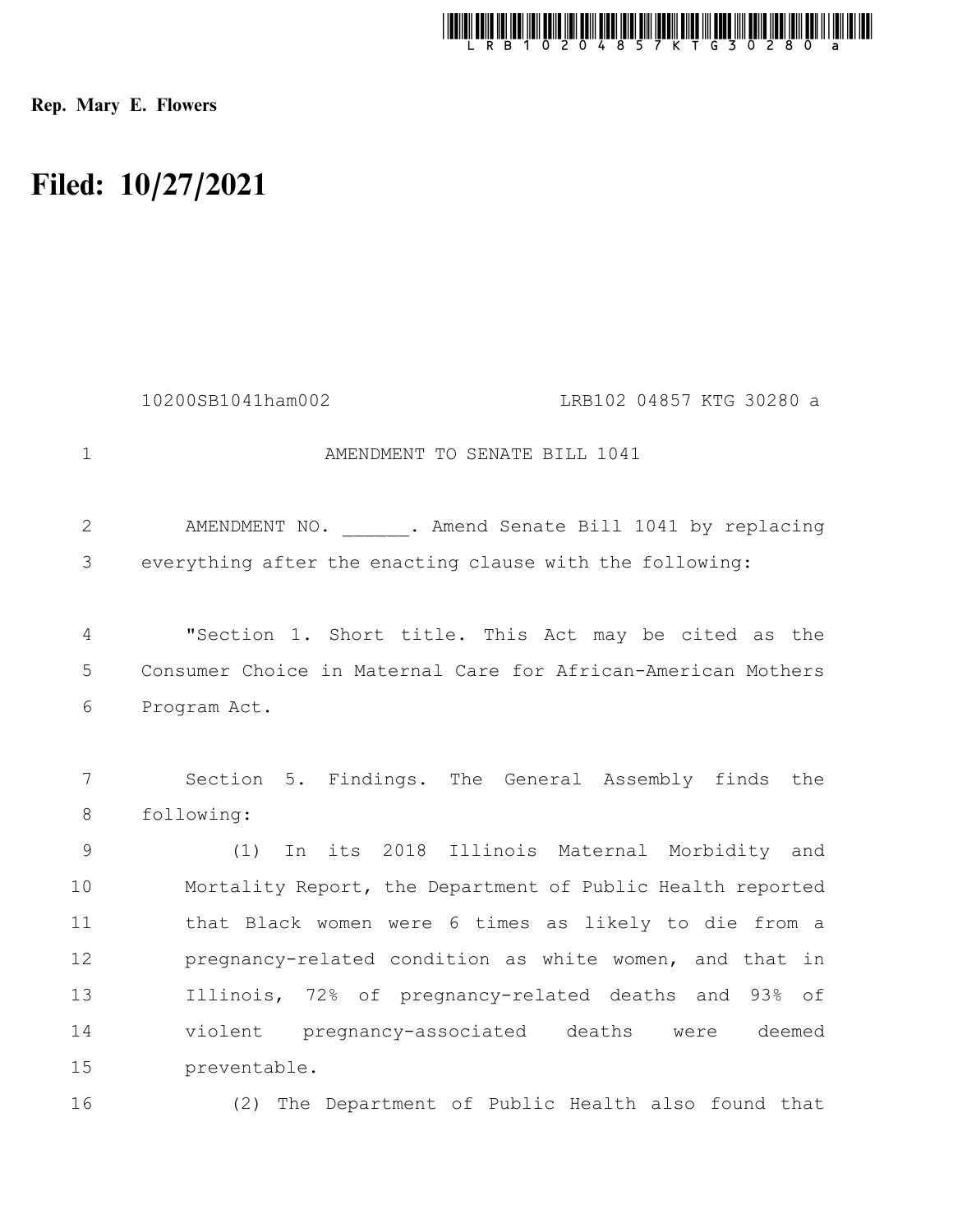between 2016 and 2017, Black women had the highest rate of severe maternal morbidity with a rate of 101.5 per 10,000 deliveries, which is almost 3 times as high as the rate for white women. 1 2 3 4

(3) In 2019, the Chicago Department of Public Health released a data report on Maternal Morbidity and Mortality in Chicago and found that "(w)omen for whom Medicaid was the delivery payment source are significantly more likely than those who used private insurance to experience severe maternal morbidity." The Chicago Department of Public Health identified zip codes within the city that had the highest rates of severe maternal morbidity in 2016 and 2017 (100.4-172.8 per 10,000 deliveries). These zip codes included: 60653, 60637, 60649, 60621, 60612, 60624, and 60644. All of the zip codes were identified as experiencing high economic hardship. According to the Chicago Department of Public Health "(c)hronic diseases, including obesity, hypertension, and diabetes can increase the risk of a woman experiencing adverse outcomes during pregnancy." However, "there were no significant differences in pre-pregnancy BMI, hypertension, and diabetes between women who experienced a pregnancy-associated death and all women who delivered babies in Chicago." 5 6 7 8 9 10 11 12 13 14 15 16 17 18 19 20 21 22 23 24

(4) In a national representative survey sample of mothers who gave birth in an American hospital in 2011 and 25 26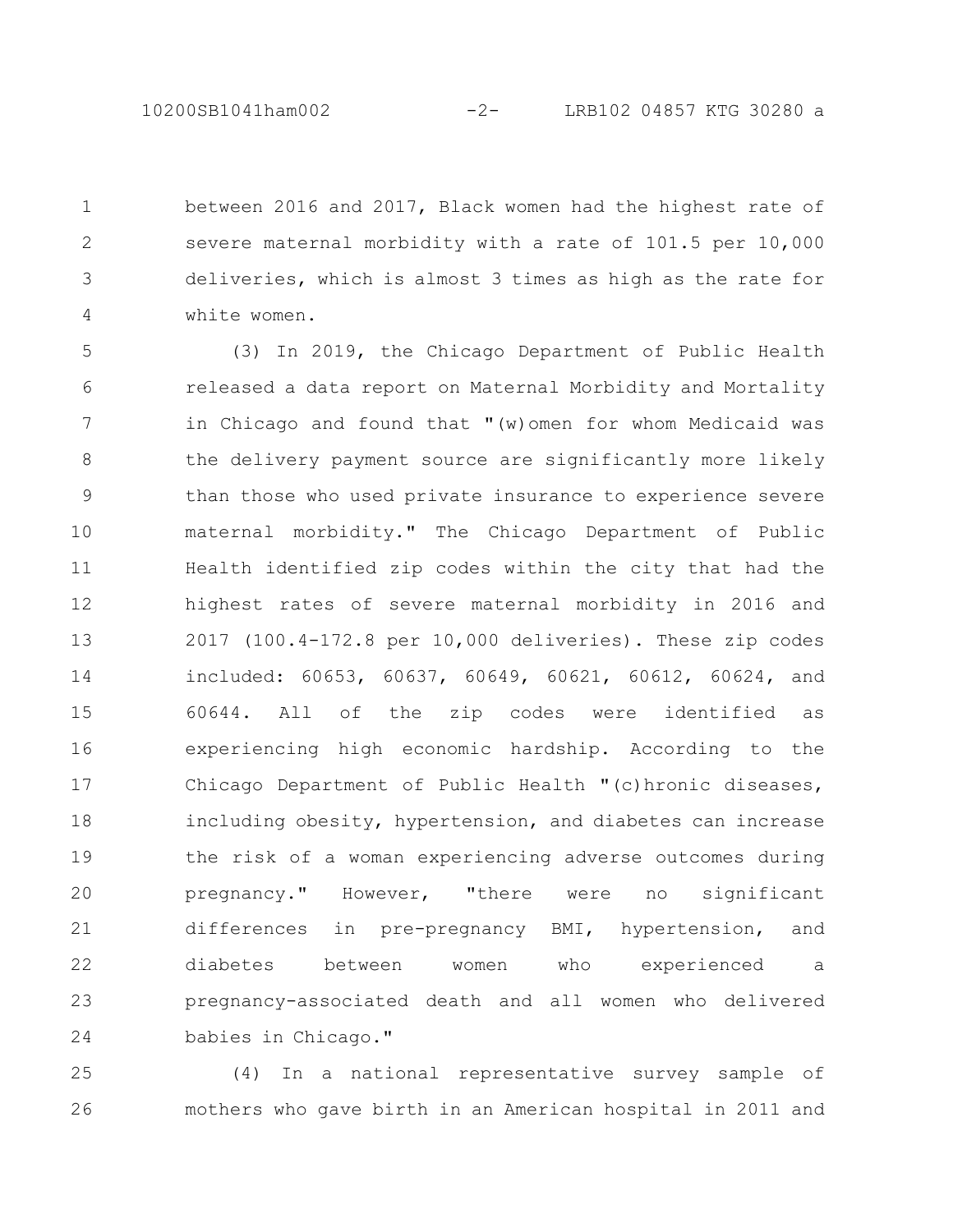10200SB1041ham002 -3- LRB102 04857 KTG 30280 a

2012, 1 out of 4 mothers who identified as Black or African-American expressed that they would "definitely want" to have a future birth at home, compared to 8.4% of white mothers. Black mothers express a demand for planned home birth services at almost 3 times the rate of white mothers. Yet, in the United States, non-Hispanic white women who can afford to pay out-of-pocket for their labor and delivery costs access planned home birth care at the greatest rate. Similarly, an analysis of birth certificate data from the Centers for Disease Control and Prevention for the years 2016 through 2019 shows that non-Hispanic white mothers are 7 times more likely than non-Hispanic Black mothers to experience a planned home birth. 1 2 3 4 5 6 7 8 9 10 11 12 13

(5) According to calculations based on birth certificate data from July 2019 in Cook County, there would have to be 7 Black or African-American certified professional midwives working in Cook County in order for just 1% of Black mothers in Cook County to have access to racially concordant midwifery care in a given month. 14 15 16 17 18 19

(6) For birthing persons of sufficient health who desire to give birth outside of an institutional setting without the assistance of epidural analgesia, planned home birth under the care of a certified professional midwife can be a dignifying and safe, evidence-based choice. In contrast, regulatory impingement on Black families' ability to access that choice does not serve to enhance 20 21 22 23 24 25 26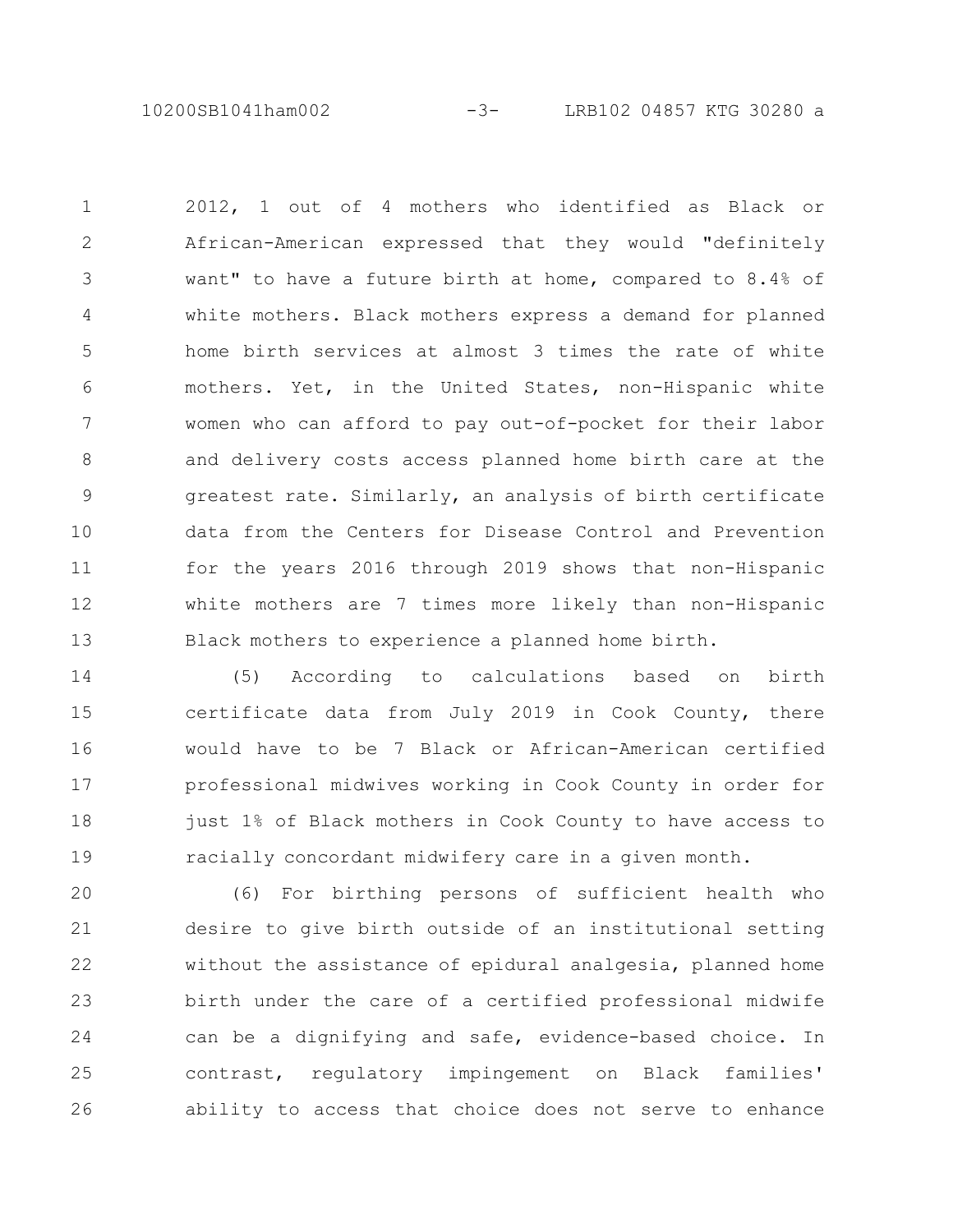1

2

maternal or neonatal safety, but instead reifies the institutionalization of Black bodies by the State.

(7) In order to make safe, planned home births accessible to Black families in Illinois, the State must require Medicaid provider networks to include certified professional midwives. According to natality data from the Centers for Disease Control and Prevention, every year from 2016 through 2019, 2 out of every 3 live births to Black or African-American mothers living in Cook County utilized Medicaid as the source of payment for delivery. According to that same data, Medicaid paid for over 14,000 deliveries to Black or African-American mothers residing in Cook County during the year 2019 alone. 3 4 5 6 7 8 9 10 11 12 13

(8) A population-level, retrospective cohort study published in 2018 that used province-wide maternity, medical billing, and demographic data from British Columbia, Canada concluded that antenatal midwifery care in British Columbia was associated with lower odds of small-for-gestational-age birth, preterm birth, and low birth weight for women of low socioeconomic position compared with physician models of care. Results support the development of policy to ensure antenatal midwifery care is available and accessible for women of low socioeconomic position. 14 15 16 17 18 19 20 21 22 23 24

(9) In its January 2018 report to the General Assembly, the Department of Healthcare and Family Services 25 26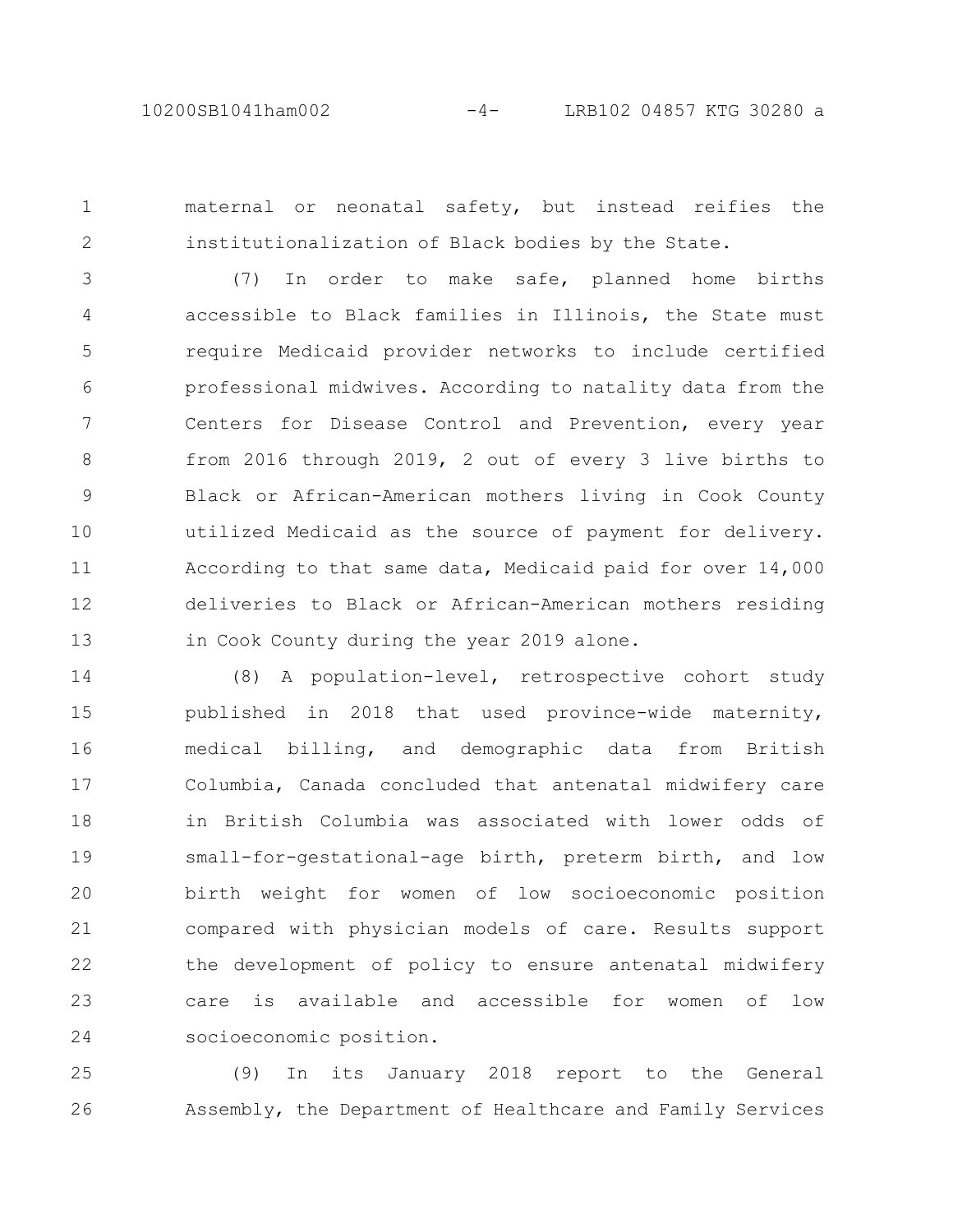reported that its infant and maternal care expenditures in calendar year 2015 totaled \$1,410,000,000. The Department of Healthcare and Family Services said, "(t)he majority of HFS birth costs are for births with poor outcomes. Costs for Medicaid covered births are increasing annually while the number of covered births is decreasing for the same period". The Department of Healthcare and Family Services' expenditures average \$12,000 per birth during calendar year 2015 for births that did not involve poor outcomes such as low birth weight, very low birth weight, and infant mortality. That \$12,000 expenditure covered prenatal, intrapartum, and postpartum maternal healthcare, as well as infant care through the first year of life. The next least expensive category of births averaged an expenditure of \$40,200. The most expensive category of births refers to births resulting in very low birth weight which cost the Department of Healthcare and Family Services over \$328,000 per birth. 1 2 3 4 5 6 7 8 9 10 11 12 13 14 15 16 17 18

(10) Expanding Medicaid coverage to include perinatal and intrapartum care by certified professional midwives will not contribute to increased taxpayer burden and, in fact, will likely decrease the Department of Healthcare and Family Services' expenditures on maternal care while improving maternal health outcomes within the Black community in Illinois. 19 20 21 22 23 24 25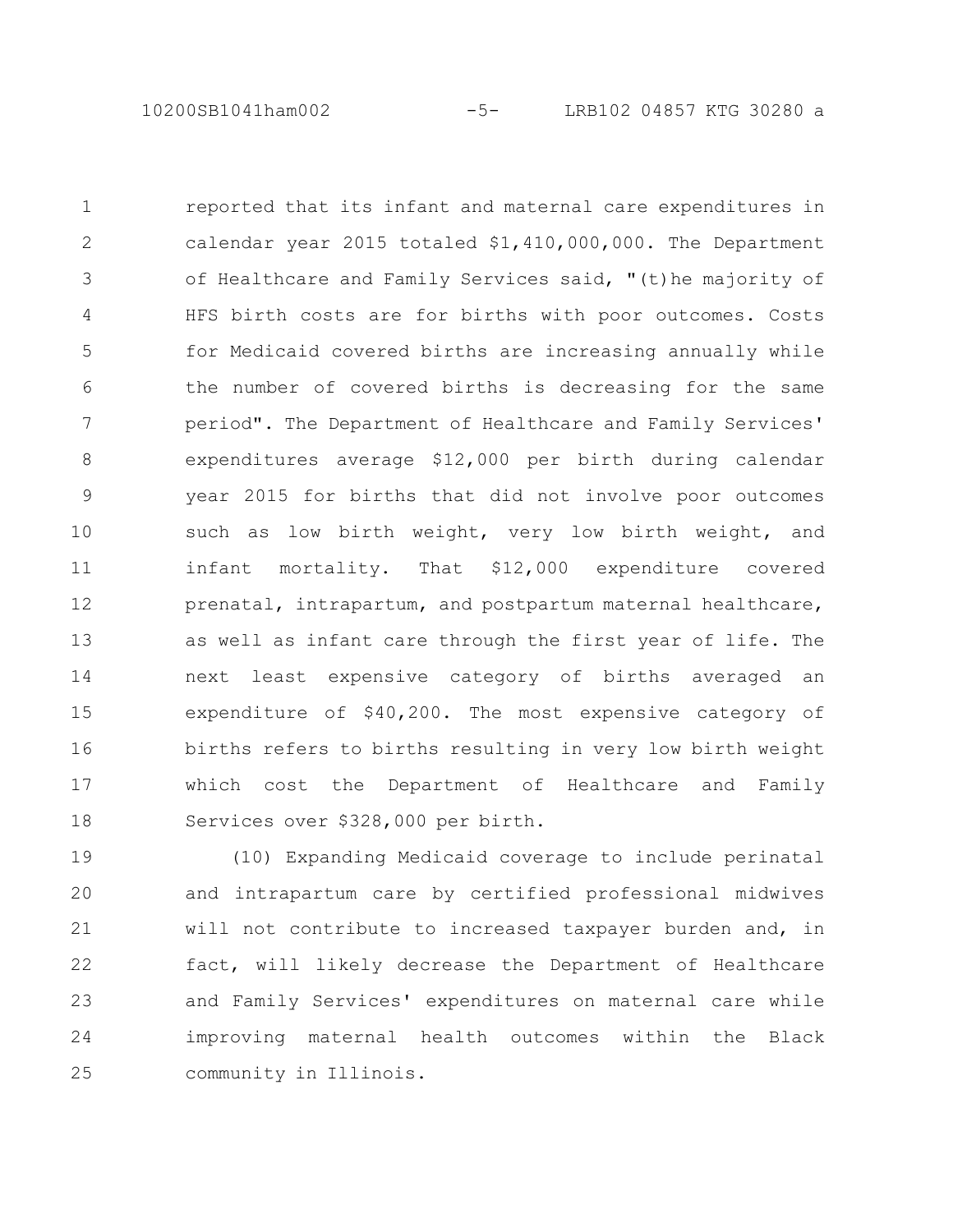10200SB1041ham002 -6- LRB102 04857 KTG 30280 a

Section 10. Medicaid voucher program. The Task Force on Infant and Maternal Mortality Among African Americans shall partner with Holistic Birth Collective to develop rules and regulations for a Medicaid voucher program to expand consumer choice for Black mothers that includes planned home birth services and in-home perinatal and postpartum care services provided by racially concordant nationally accredited certified professional midwives who are licensed and registered in Illinois. On January 1, 2024, and each January 1 thereafter, the Task Force shall submit a report to the General Assembly that provides a status update on the program and annual impact measure reporting. The Department of Public Health, in consultation with the Department of Healthcare and Family Services, shall implement the program. 1 2 3 4 5 6 7 8 9 10 11 12 13 14

Section 15. Maternity episode payment model. The program shall implement a maternity episode payment model that provides a single payment for all services across the prenatal, intrapartum, and postnatal period which covers the 9 months of pregnancy plus 12 weeks of postpartum. The core elements of the maternity care episode payment model shall include all of the following: 15 16 17 18 19 20 21

(1) Limited exclusion of selected high-cost health conditions and further adjustments to limit service provider risk such as risk adjustment and stop loss. 22 23 24

(2) Duration from the initial entry into prenatal care 25